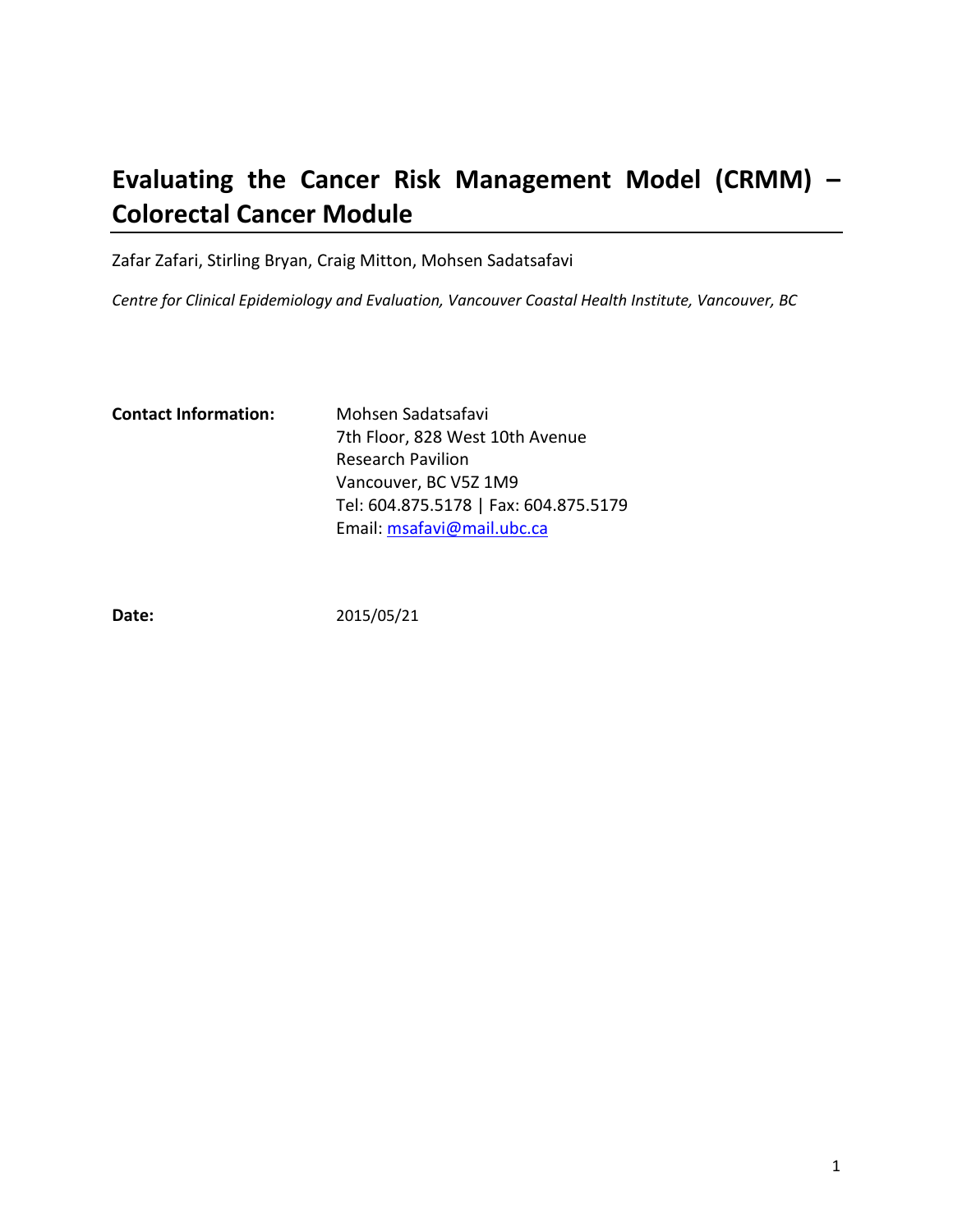## **Contents**

| 1.   |         |                                                                                                 |  |
|------|---------|-------------------------------------------------------------------------------------------------|--|
| 2.   |         |                                                                                                 |  |
| 2.1. |         |                                                                                                 |  |
|      | 2.1.1.  |                                                                                                 |  |
|      | 2.1.2.  |                                                                                                 |  |
|      | 2.1.3.  |                                                                                                 |  |
|      | 2.1.4.  |                                                                                                 |  |
|      | 2.1.5.  |                                                                                                 |  |
|      | 2.1.6.  |                                                                                                 |  |
|      | 2.1.7.  |                                                                                                 |  |
|      | 2.1.8.  |                                                                                                 |  |
|      | 2.1.9.  |                                                                                                 |  |
|      | 2.1.10. |                                                                                                 |  |
| 2.2. |         |                                                                                                 |  |
| 2.3. |         | Capability of the CRMM to address different types of screening programs or treatment strategies |  |
| 3.   |         |                                                                                                 |  |
| 4.   |         |                                                                                                 |  |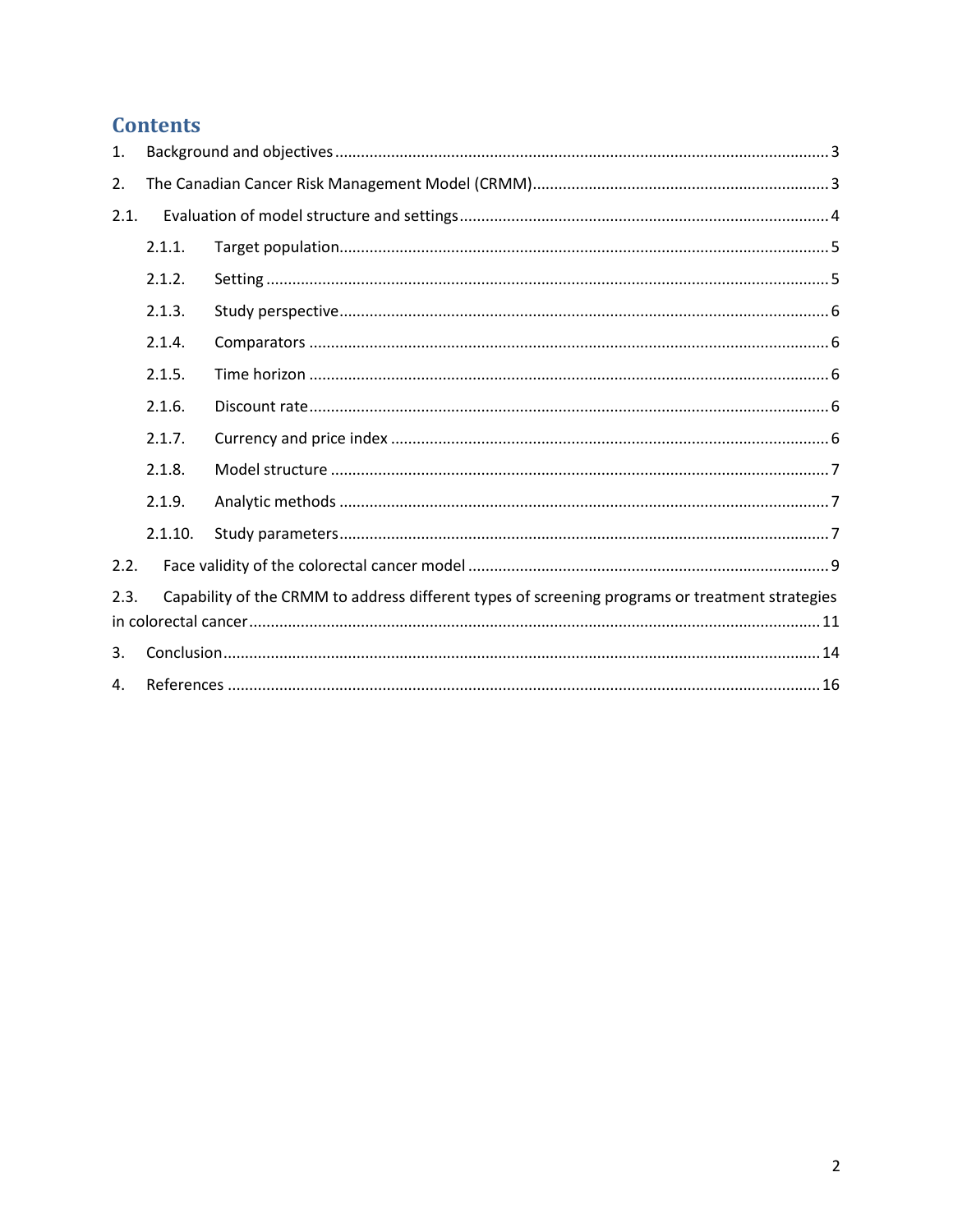## <span id="page-2-0"></span>**1. Background and objectives**

Cancer risk management model (CRMM) is a computer simulation model to inform policy and decision making in the Canadian context in various types of cancer currently including cervical, colorectal, and lung cancers. The objective of this activity was *to evaluate the colorectal cancer sub-model of the CRMM with regard to its capacity to evaluate decisions regarding colorectal cancer screening in Canada*. This is a methodological review of the CRMM from a health economics perspective. Given the nature of CRMM, evaluating the model structure, internal validity, and capacity to address stakeholders' and consumers' needs is different from evaluating data sources and input parameters. The latter component requires dedicated activity involving cancer epidemiology experts.

For this evaluation, the team had access to the CRMM Web interface (cancerview.ca) as well as the Colon Cancer Management Data workbook and supporting documents such as peerreviewed publications based on CRMM. A recent peer-reviewed publication provided additional information about model performance and predictions(1).

## <span id="page-2-1"></span>**2. The Canadian Cancer Risk Management Model (CRMM)**

CRMM is a micro-simulation model developed by Statistics Canada; the parameters of the model are largely informed from the Canadian-based data sources such as Vital Statistics, Census data, Canadian Cancer registry, Canadian Community Health Survey (2), National Population Health Survey (3), General Society Survey (4), and Canadian Health Survey (5). Each patient in CRMM is followed over their life time and is at risk of developing any of the aforementioned types of cancer in a unified simulation platform. Consequently, costs and quality-adjusted life years (QALYs) and other epidemiological and clinical outcomes are calculated for each patient. This enables evaluation of strategies, programs, and interventions at all the levels (primary, secondary, tertiary) of prevention and treatment.

The CRMM is equipped with an advanced online interface facilitating model evaluation. This is a key advantage given complex simulation models can be seen as black boxes for the stakeholders. The interface allows the creation of customized scenarios and saving the scenarios in the interface for repeated use by the analyst or by other teams. Some of the key scenarios informing this evaluation have been saved in the online interface (Version 2.1) and are made available for the stakeholders of this review (all scenarios start with 'ZZ'). In addition, the model is accompanied by a companion tool, a Microsoft Excel document 'The Colon Cancer Management Data workbook' with the specific aims of a) help with the transparency of methodology, data sources and documentation b) change/update treatment costs, and c) for ease of recalculating aggregated costs and probabilities. There is a one-to-one relation with highlighted cells in this workbook with many input parameter of the model, facilitating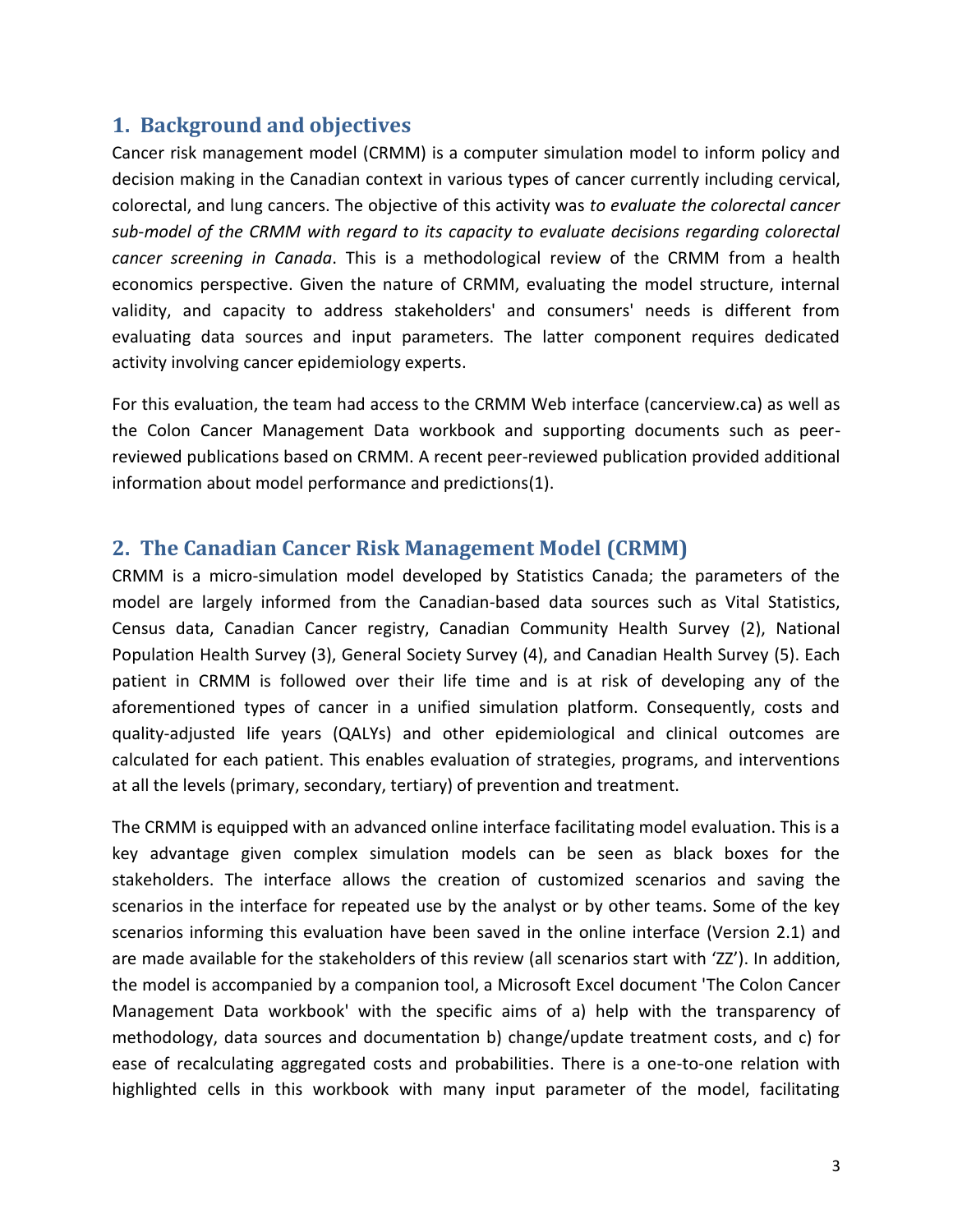informed updating of the model parameters based on changing the assumptions and 'upstream' calculations in the model. This seems to be mainly applicable to cost parameters and health state utility values. Specifically, it appears that the Data Workbook is mainly around cancer management and has not implemented screening. *While screening parameters can be modified directly in the Web interface, companion documentation and input tables in the Data Workbook will be of value to end users.*

In evaluating CRMM, we have undertaken three broad steps of **1)** evaluating the model structure; **2)** evaluating the face validity of the model in terms of input-output relations, and **3)** evaluating the capacity of the model to perform high quality economic evaluations of colorectal cancer screening scenarios. The remainder of the report is structured around these three steps. Our concerns, suggestions, and recommendations are highlighted throughout the text.

## <span id="page-3-0"></span>**2.1. Evaluation of model structure and settings**

CRMM is a Discrete Event Simulation (DES). DES models the operation of a system as a discrete sequence of events, with individuals as the unit of simulation. Accordingly, we have followed the best practice guidelines in evaluating DES models (6). The choice of DES is valid given the complexity of the context such as multiple risk factors, future events' dependence on history, and interactions among multiple factors (7). Microsimulation models are generally dataintensive, requiring many parameters to be populated representing the natural course of the health condition, impact of screening/treatment, and variables representing the performance of the health care technologies and services. This is reflected in many input parameters in the Web interface and the Data Workbook. The evaluating team does not see this as a drawback, rather as the consequence of the complexity of the landscape underlying the evaluation objectives and the capacity of CRMM to capture such complexity. However, models of this level of complexity require dedicated calibration and validation attempts. An example is the rigorous efforts undertaken to validate the lung cancer screening module of CRMM (8). *We are currently unaware of any such efforts for the colorectal cancer screening module and strongly recommend the completion of this task before the model is used to inform policies*.

For evaluation of the CRMM model structure we applied the relevant (methods and results) sections of the Consolidated Health Economic Evaluation Reporting Standards (CHEERS) checklist (9). *Table 1* summarizes the results of the implementation this checklist on CRMM model. An itemized description is provided below.

| <b>Model component</b> | Component            | Assessment |
|------------------------|----------------------|------------|
| Target population      | Should represent the |            |
|                        | Canadian population  |            |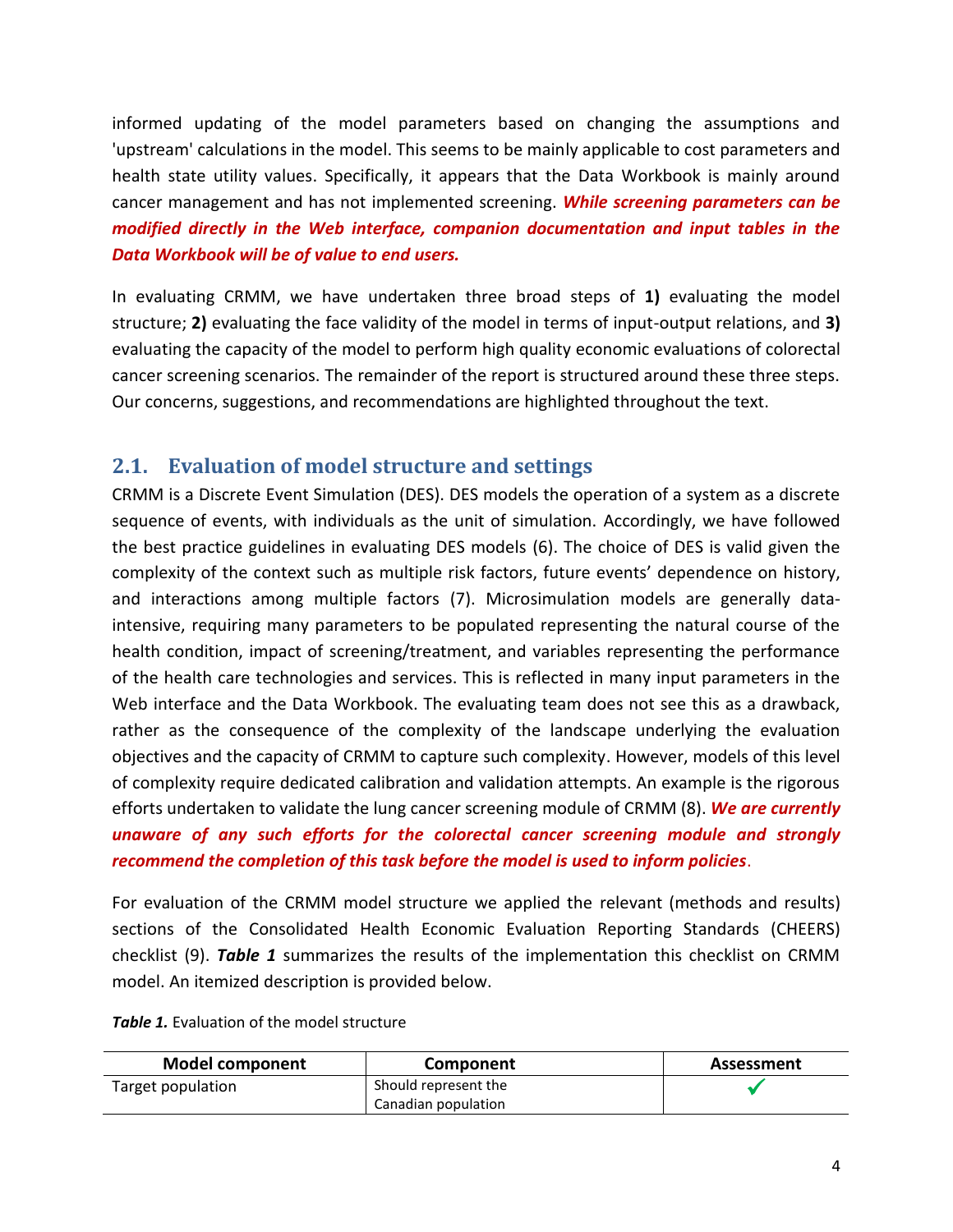| Setting                                               |                                                                                                                |  |
|-------------------------------------------------------|----------------------------------------------------------------------------------------------------------------|--|
| Study perspective                                     | Preference: societal<br>perspective                                                                            |  |
| Comparators                                           | All relevant comparators<br>should be evaluated (or the<br>capacity for their evaluation<br>should exist)      |  |
| Time horizon                                          | Preference: life time                                                                                          |  |
| Discount rate                                         | Should be based on Canadian<br>guidelines                                                                      |  |
| Currency and price index                              | Should use a reference<br>costing year                                                                         |  |
| Model structure                                       | Should be logical, plausible,<br>and valid                                                                     |  |
| Analytic methods                                      | Sound statistical analyses and<br>assumption                                                                   |  |
| Programming codes <sup>®</sup>                        | N/A                                                                                                            |  |
| Study parameters                                      |                                                                                                                |  |
| Disease progression                                   |                                                                                                                |  |
| <b>Resources and costs</b>                            |                                                                                                                |  |
| <b>Health outcomes</b>                                |                                                                                                                |  |
| Incremental cost and effectiveness                    | The model should generate<br>estimates of both costs and<br>effectiveness                                      |  |
| Characterizing uncertainty and<br>probabilistic model | Full incorporation of<br>uncertainty in the evaluation                                                         |  |
| Characterizing heterogeneity                          | Full representation of the<br>entire subgroups of<br>populations and variables<br>that might affect the result |  |

\*: We did not have access to the programming codes.

### <span id="page-4-0"></span>**2.1.1. Target population**

Unlike conventional cost-effectiveness models that only follow a cohort of patients with a specific health condition, in CRMM a representative sample of Canadians is followed over time regardless of their health complications. This choice of target population is more informative and comprehensive than following only cases, as with this target population not only a broader picture of the impact of treatment strategies is given, but also trajectories of both at risk and cancer patients can be modeled. This is a fundamental strength of this platform for evaluation of screening strategies.

## <span id="page-4-1"></span>**2.1.2. Setting**

The CRMM is built for the Canadian context. Parameters of this model were constructed using Canadian data. We have not evaluated the validity and relevance of specific input parameters.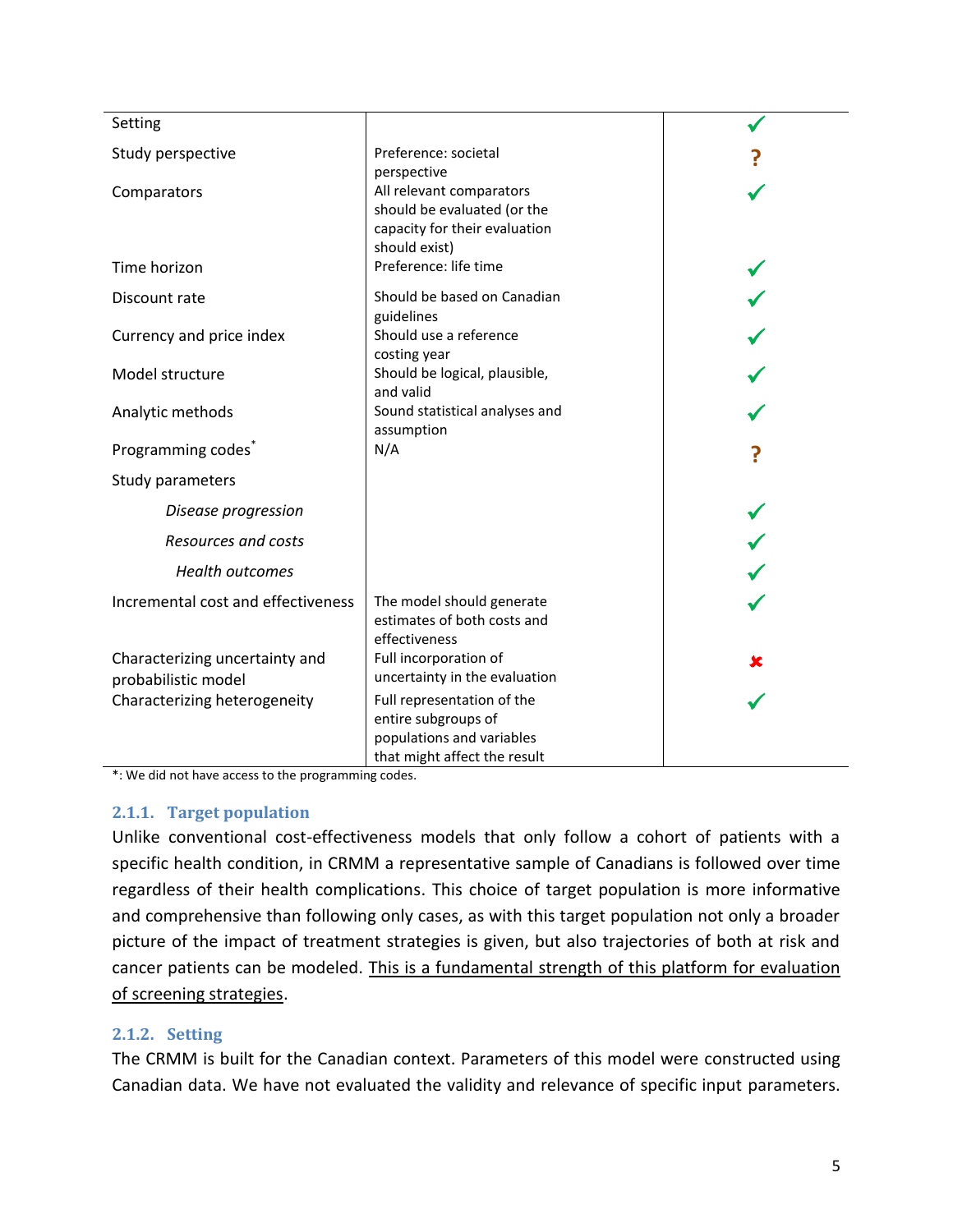However, the development team's access to a multitude of highly representative Canadian survey data as well as population-based and health administrative data are reassuring that the CRMM results will have high external validity.

### <span id="page-5-0"></span>**2.1.3. Study perspective**

The perspective of the evaluations is not made fully clear. The current CRMM model seems to be from a third-party payer perspective and only direct costs are included in the costeffectiveness analysis. Considering only direct cost in the cost-effectiveness analyses is recommended by the US Health Panel on Cost-Effectiveness (10). However, as it is postulated, cancer has a substantial impact on productivity loss from the societal perspective; thus *the incorporation of 'indirect' costs in the model could have added to the utility of CRMM*.

### <span id="page-5-1"></span>**2.1.4. Comparators**

Cost-effectiveness analyses of different screening scenarios for colorectal cancer, cervical cancer, and lung cancer can be compared through the CRMM. We have not considered any particular screening strategies as valid 'usual care' comparators. Nevertheless, CRMM can clearly incorporate a wide range of screening (or lack thereof) scenarios at various uptake levels.

### <span id="page-5-2"></span>**2.1.5. Time horizon**

Time horizon of the CRMM model is life time by default, which is the most informative choice of time frame in any cost-effectiveness analysis. *Currently, it does not appear that CRMM can accommodate other time-horizons.* This can potentially be a drawback as there might be instances that stakeholders will require setting a specific time-horizon (e.g., comparison with different prediction models or for model calibration).

### <span id="page-5-3"></span>**2.1.6. Discount rate**

Different discount rates can be accommodated in CRMM. We have been able to run the evaluations using a wide range (0% to 10%) of discounting values. Within a single run, the CRMM can accommodate multiple discount rates. While this is not a standard practice in economic evaluations, it provides users with additional flexibility to investigate the outcomes of interest at different discount rates.

## <span id="page-5-4"></span>**2.1.7. Currency and price index**

Costs are based on appropriate Canadian sources. By default, costs are calculated annually and started from year 2005 in the model. The model appropriately adjusts costs for a given reference year and discounting is implemented. Detailed cost calculations are made possible in the companion Data Workbook.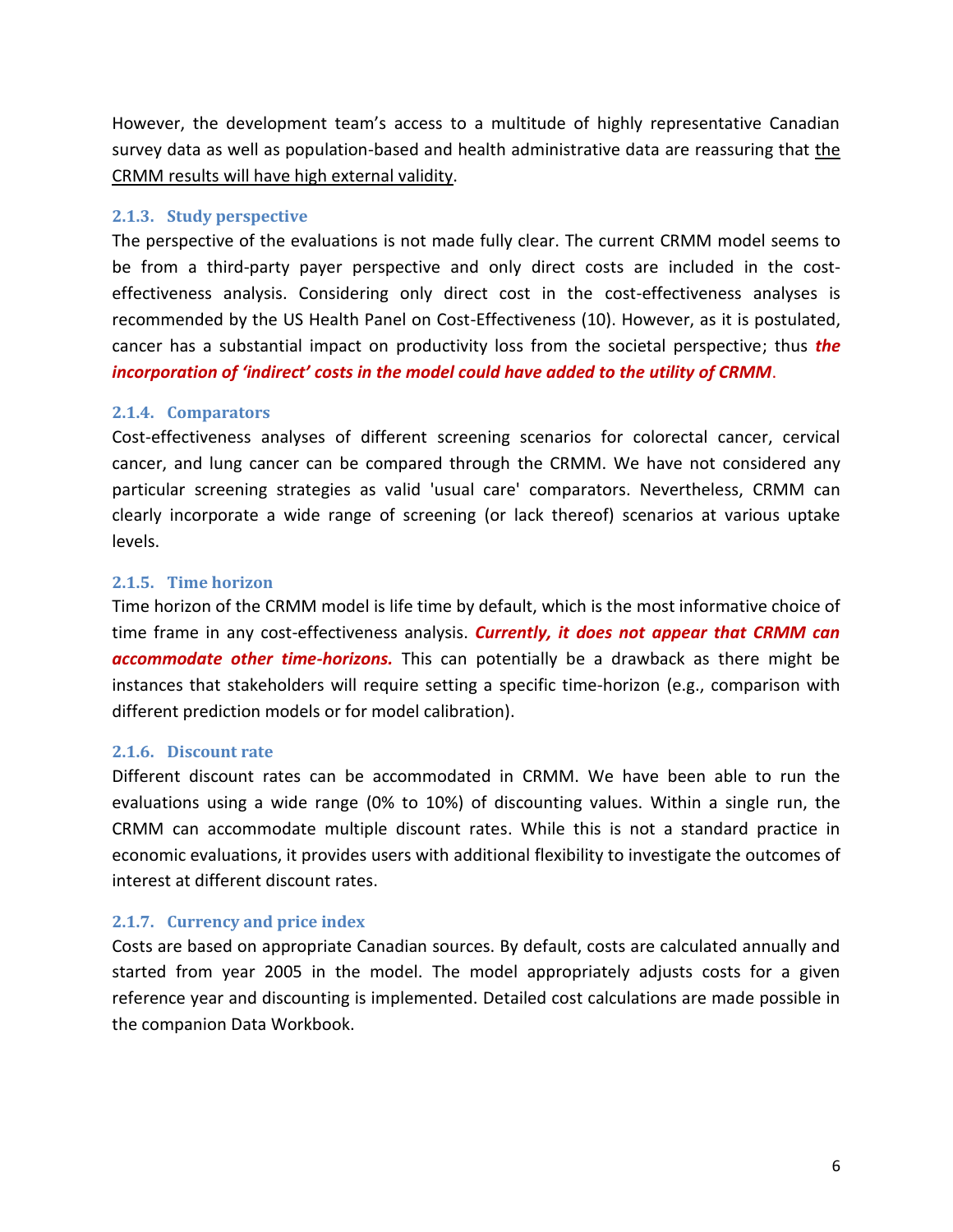#### <span id="page-6-0"></span>**2.1.8. Model structure**

CRMM is a DES model, in which simulated entities (individuals) enter the model, are followed over time, and eventually die. Due to complexity of the context, and extensive number of parameters and their interaction, DES is the best simulation tool for modeling the natural history of the disease. The use of DES comes at the cost of lack of familiarity among stakeholders, lack of standardized software, and computational challenges. The choice of modeling platform as well as the implementation of a Web interface (and a Data Workbook) overcomes many of these. Overall, the colorectal cancer sub-model of CRMM seems to be based on a detailed, robust, and valid model structure. The pathways of care seem to have been modeled with a reasonable accuracy. A recent peer-reviewed publication on the colorectal cancer module provides additional recognition and additional face validity for the module to be the backbone of further evaluations (1); however, as stated earlier, there is a lack of rigorous and documented model calibration and validation attempt.

#### <span id="page-6-1"></span>**2.1.9. Analytic methods**

In a DES model, the causal relation between entities and events is a key component of model structure. These relationships eventually determine time to events and how events further affect entities and subsequent events. In CRMM, events associated with cancer are modeled properly, and the submitted documents indicate that sound analytical methods have been used to determine the structure and extent of associations. A key component of the model, for example, is disease progression (time to next stage of cancer). Rigorous approaches and justifiable assumptions are made in this regard. The use of a Weibull distribution, for example, that accommodates a non-constant hazard is a valid and well justified choice.

#### <span id="page-6-2"></span>**2.1.10. Study parameters**

Study parameters generally fall into four groups: screening, disease progression, resource use and costs, and measures of health, which are described below.

*Screening:* The model can properly accommodate a range of parameters characterizing a screening strategy. These include the sensitivity and specificity of the test, test costs, and uptake of screening. *However, it is not clear how readily the model can accommodate more complicated features such as customized screening* (e.g., targeted screening strategies based on risk profiles or other characteristics of individuals) or time-dependent uptake. It currently appears incorporating these features will require further efforts by CRMM developer team.

*Disease progression:* Disease progression in CRMM is simulated based on parametric survival models (resulting in time-dependent Weibull distribution for time to event), which are fitted to survival curves. Parameters of these distributions are explicitly mentioned in the model, and can be changed to any user-defined values.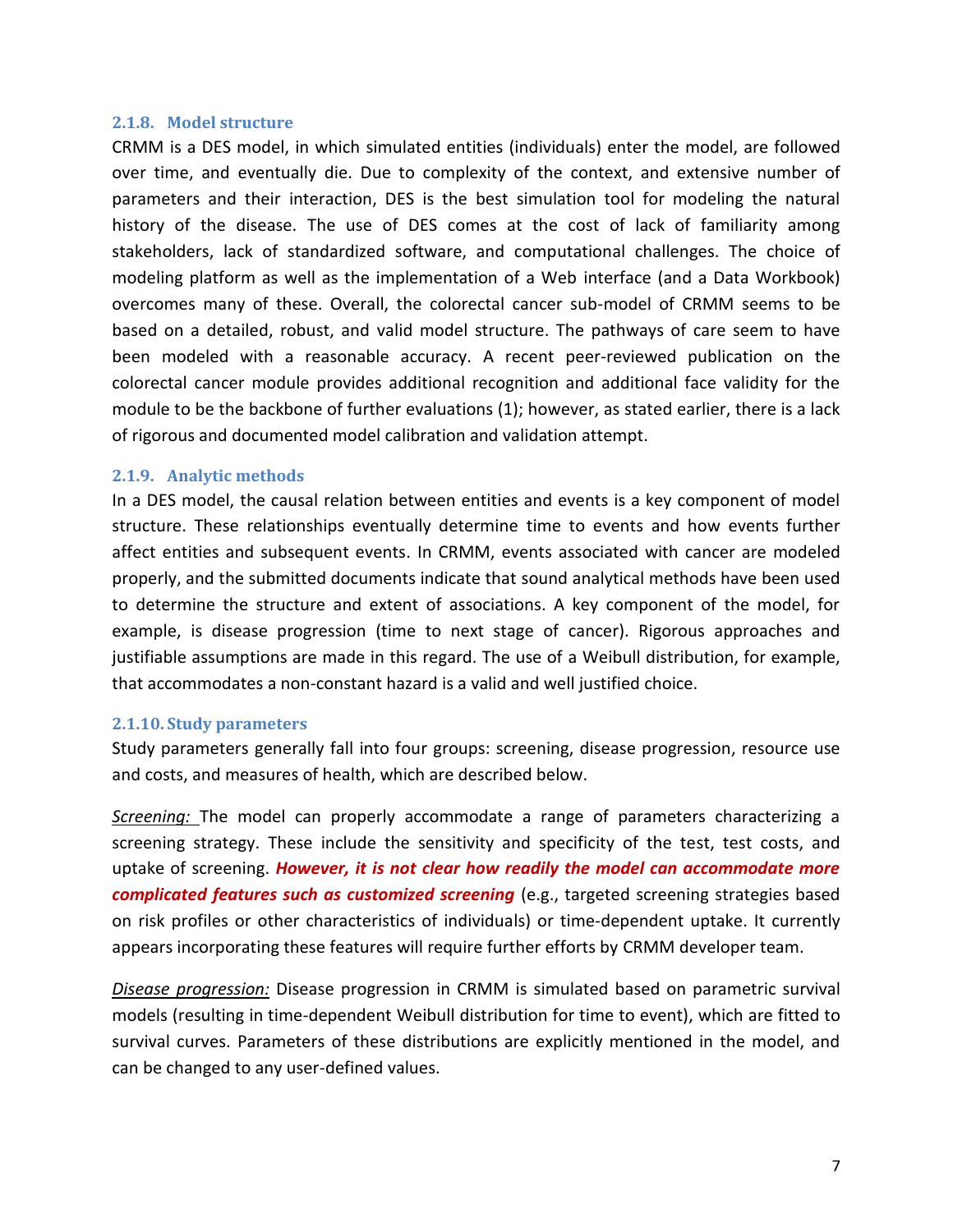*Resources and costs:* Resource use and costs for all different screening scenarios, treatments, and events are derived from Canadian data and implemented fully in the model. In general, there is quite an amount of flexibility in modeling the cost profile of screening strategies. Although implementing some complicated scenarios (e.g., time-dependent cost profile) will require 'tweaking' by model developers, it seems the model in general is flexible enough on this dimension.

The CRMM makes a tradeoff between the aggregate and detailed cost calculations: The model inputs aggregate cost parameters grouped by types (e.g., diagnostics, drugs, hospitalization). Detailed calculation of these costs is performed in the accompanying Data Workbook. This enables the developer team to work with a manageable number of parameters while the enduser has the flexibility of modifying very specific cost values (e.g., unit cost of bone scan). This is a clever tradeoff and a commendable feature of CRMM.

*Health outcomes:* Health outcomes are expressed in terms of quality-adjusted life years (QALYs) and are calculated based on utility values derived from Classification and Measurement System of Functional Health (CLAMES) (11,12). The choice of QALYs is a positive aspect of CRMM but we have not reviewed the robustness of the CLAMES-based utility values. Appropriate modification can generate alternative health outcomes (e.g., setting all utility values to 1) will generate estimates of life years gained from screening as a secondary output of the model. The Data Workbook provides an interface that enables modification of the input utility values.

*Incremental cost and effectiveness:* CRMM provides a platform to compare easily the cost and effectiveness of different user-defined screening scenarios and calculate their incremental costeffectiveness ratio.

Characterizing parameter uncertainty: In general, random variation and uncertainty in a simulation model can be categorized into three broad terms(13). Stochastic uncertainty refers to the inevitable uncertainty in outcomes even within a single individual. Stochastic uncertainty should be removed from the analysis in population-based evaluations. Heterogeneity (or firstorder uncertainty) refers to the variation in outcomes due to differences in causal factors (e.g., difference in age resulting in difference in time to metastasis). When making decisions for the whole population is concerned, the effect of heterogeneity also needs to be removed, but decisions can be made more efficient by stratification of decisions across identifiable subgroups(14). Finally, parameter uncertainty (or second-order uncertainty) refers to the uncertainty in our knowledge of the parameters governing the nature of the disease condition and the context in which it occurs (e.g., our uncertainty about the sensitivity of the screening test). Incorporating uncertainty in decision models requires the capacity for probabilistic analysis. Probabilistic analysis entails assigning probability distribution to all uncertain model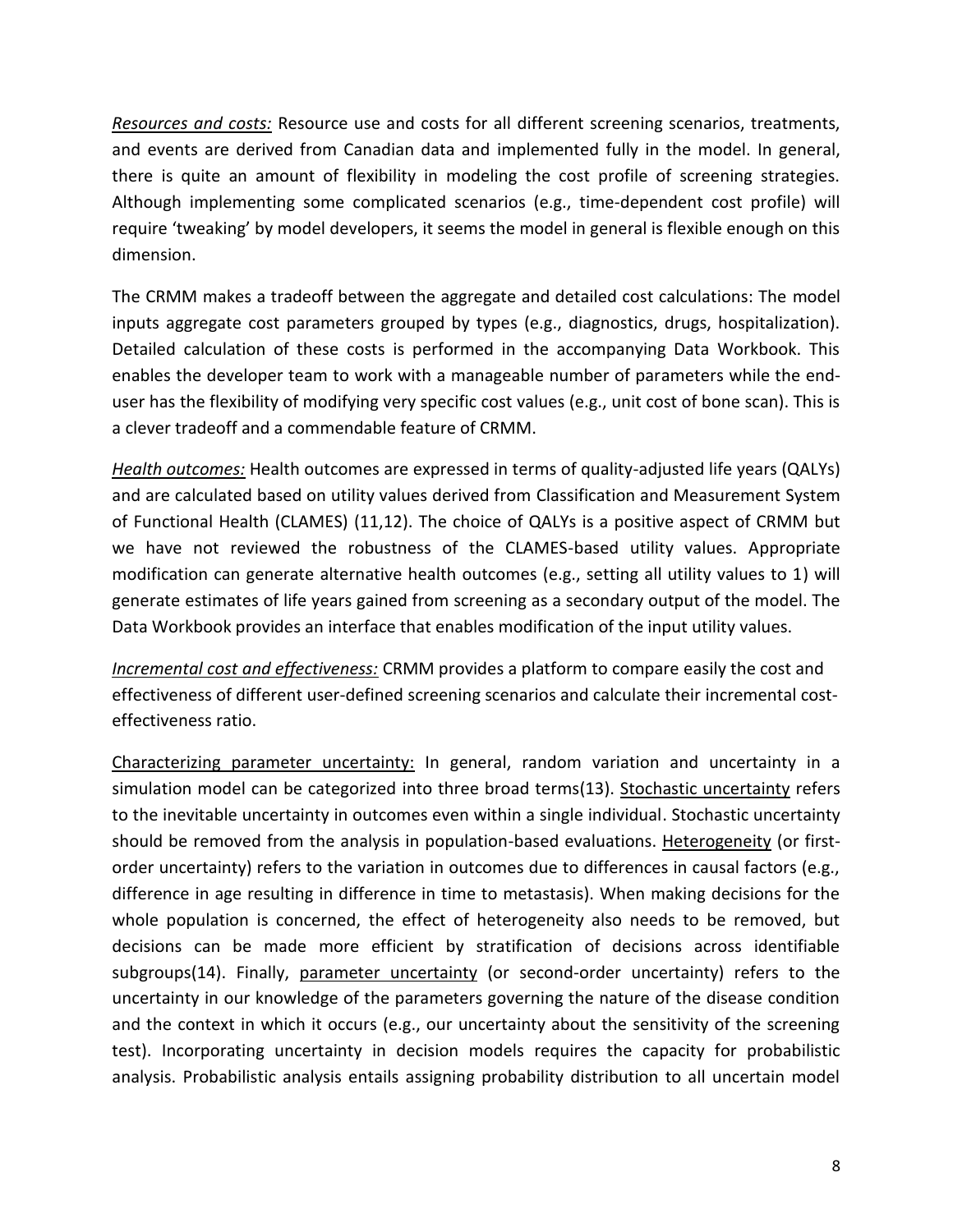parameters, and creating multiple runs of the model such that within each iteration, the results are generated based on a set of random draws from the model inputs.

By simulating the outcomes across many (multiple millions) of individuals and averaging the results, CRMM removes the effect of stochastic uncertainty and heterogeneity. By incorporating the capacity to run the simulation is customized fashion for different subgroups of individuals, CRMM enables stratified decision making. However, and unfortunately, *CRMM is not a probabilistic model and does not capture uncertainty in decision-making for different screening scenarios.* This is a fundamental drawback of CRMM. Full incorporation and reporting of second-order uncertainty in decision analysis is a requirement and a recommendation by major guidelines and best practice standards(15).

Characterizing heterogeneity: As described above, heterogeneity is well captured in CRMM through generating a representative sample of Canadian population in terms of their sex, age, province of residence, income quintile, and health-related quality of life. However, the model cannot fully incorporate heterogeneity in other aspects. For example, it does not seem that the model is capable of modeling conditional sensitivity and specificity as a function of individual's characteristics. This, nonetheless, seems achievable through further involvement of the development team.

## <span id="page-8-0"></span>**2.2. Face validity of the colorectal cancer model**

We appraised the **face validity** of the CRMM model concentrating on colorectal cancer by manipulating the key input parameters and investigating if the direction of outcome changes stays in line with our expectation. This part of a validation assures us that there is a rational relationship between inputs and outputs of the model(16). Unexpected results can indicate programming error or implausible assumptions. Summary of this face validity can be found in **Table 2.** Brief description of the face validity tests are provided below. All simulated scenarios are based on Monte Carlo simulation of size 1,000,000

**Key parameters Expected outcome** Incidence and prevalence

**Table 2.** Face validity: Impact of changes to key model parameters

 $\sim$  Cost

Sensitivity and specificity

Cancer progression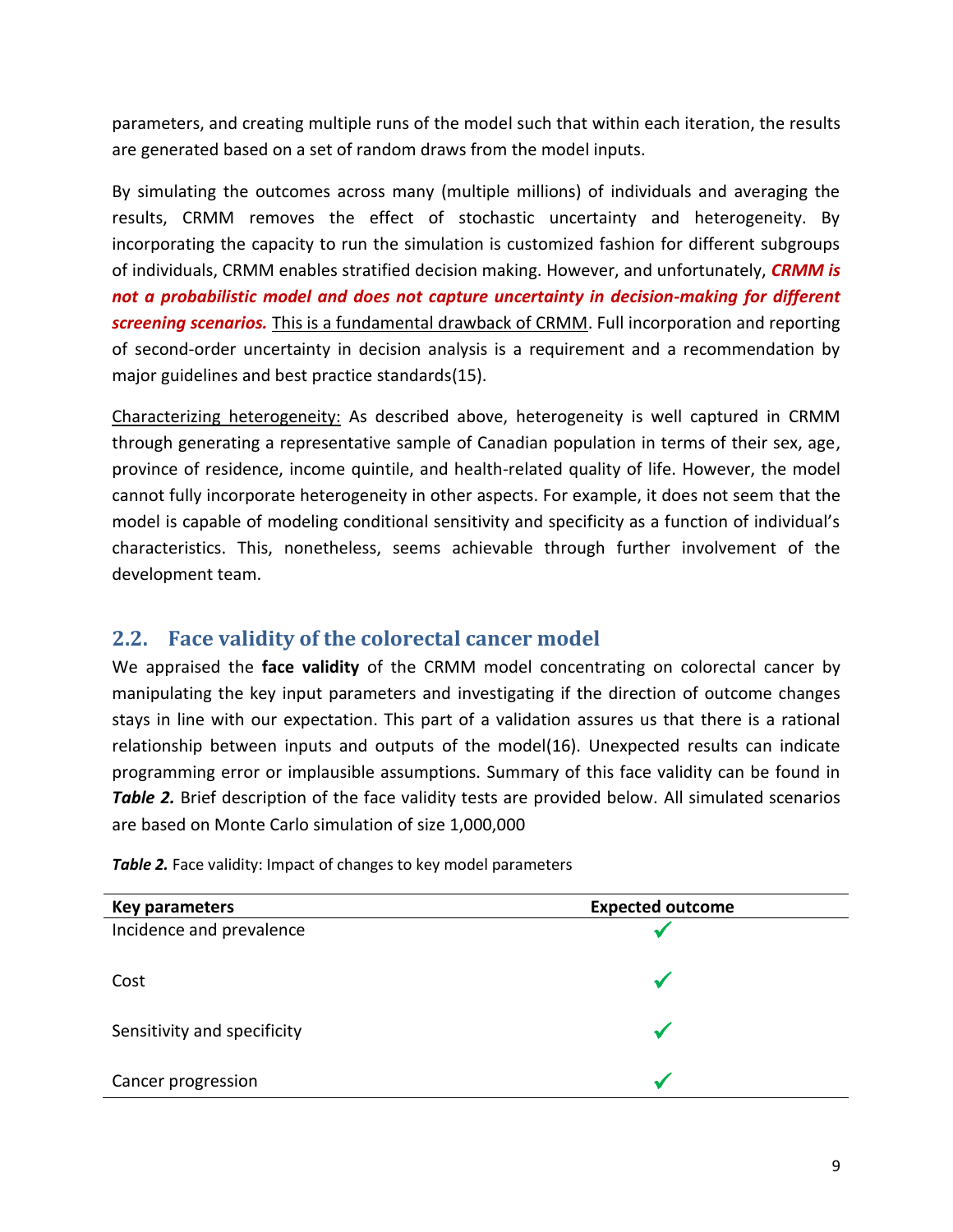#### **Changing cancer incidence and prevalence**

We created a scenario ( $\text{ZZ}$  incidence 1), in which we increased the incidence rate of colorectal cancer through changing its regression coefficients (*path: Cancer parameters/Colorectal cancer/Incidence/Natural History Approach/Polyp incidence/Colorectal adenomas incidence rates coefficients/Disappearance rate of 40*). This resulted in an expected increase in the prevalence of the disease in life time, while reduced the prevalence and incidence of other competing diseases (e.g., lung cancer and cervical cancer). This was in line with our expectation as colorectal cancer-specific mortality rate increases by ascending its incidence, which consequently results in decreased prevalence for other cancers that act as competing risks. All other outputs also changed in the expected direction. In a second analysis, we evaluated a scenario ( $zz$  incidence  $3(very \, low)$ ) to reduce the incidence rate of colorectal cancer. We manipulated the incidence rate coefficients

(*path: Cancer parameters/Colorectal cancer/Incidence/Natural History Approach/Polyp incidence/Colorectal adenomas incidence rates coefficients/Disappearance rate of 40*).

#### **Costs**

We created a scenario ( $ZZ$  screeningCost 0), in which we changed the cost of colorectal cancer screening and its follow-up to 0 (path: Cancer parameters/Colorectal cancer/Screening/National/Screening costs). This resulted in life time cost of colorectal cancer screening being 0 (as expected) and all other costs at their default values as in the base case analysis (as expected). In addition, the ICER for screening versus not screening became smaller (as expected).

Of note, screening cost parameters in the outcome table consists of both actual screening cost and the follow-up colonoscopy costs. From an economic evaluation perspective, these two costs need to be separated, such that it could be more explicit for a policy maker at which cost of screening implementation the program becomes cost-effective.

### **Changing sensitivity and specificity of screening**

First, we created two scenarios: 1) no screening with sensitivity and specificity of the follow-up colonoscopy set to their default values, and 2) no screening with sensitivity and specificity of the follow-up colonoscopy, only in distal model (represents location of Polyp/tumor), set to 0, and 1, respectively (path: Cancer parameters/Colorectal cancer/Screening/Sensitivity and Specificity of screening test). Literally, we expect worse health outcomes in scenario (2) as sensitivity of 0 and specificity of 1 result in no cancer diagnosis out of screening test. Our expectation was endorsed with worse number of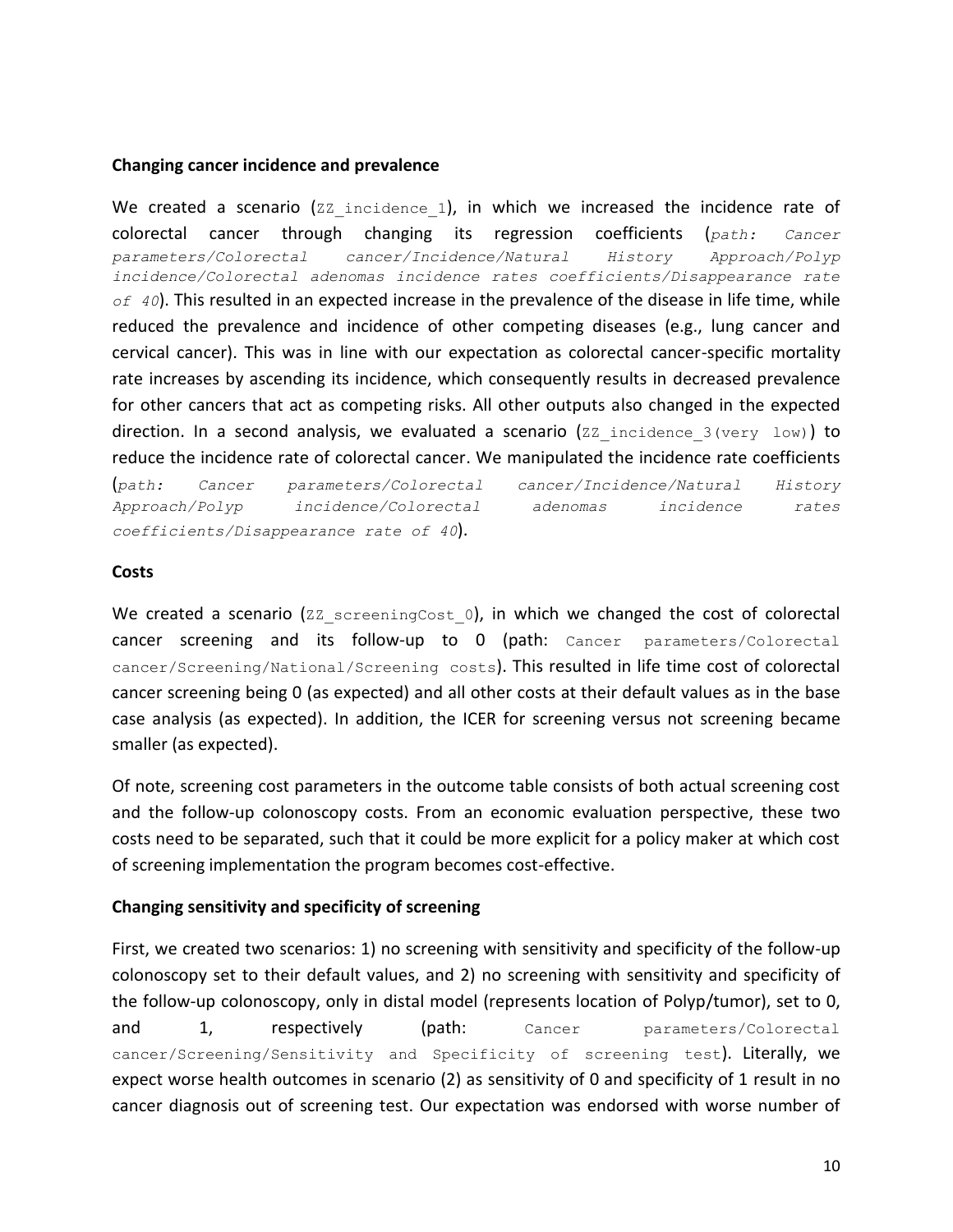health-adjusted person-years and colorectal cancer-specific deaths in scenario (2) compared with scenario (1).

Second, we created two other scenarios: 1) no screening with sensitivity and specificity of the follow-up colonoscopy set to their default values, and 2) no screening with sensitivity and specificity of the follow-up colonoscopy, in both distal and proximal model, set to 0, and 1, respectively (path: Cancer parameters/Colorectal cancer/Screening/Sensitivity and Specificity of screening test). Similar to first part, health-adjusted person-years and number of colorectal cancer deaths in scenario (2) was worse than scenario (1), which was in concordance with our expectation.

### **Cancer progression**

We created a scenario (ZZ\_progression\_high), in which we lowered the progression rate of colorectal cancer (path: Cancer parameters/Colorectal cancer/Progression/Colon cancer survival parameters) through changing the parameters of Weibull distributions fitted (lambda2 increased) to the survival curves of different stages of the disease. This resulted in the higher health-adjusted person-years as well as the lower number of colorectal cancer deaths, which was in line with our expectation.

## <span id="page-10-0"></span>**2.3. Capability of the CRMM to address different types of screening programs or treatment strategies in colorectal cancer**

The current CRMM model is generally capable of addressing the impact of a new screening scenario with updated specifications such as costs, sensitivity, and specificity as long as a time interval between two consecutive screenings is more than a year. The Data Workbook, however, does not seem to provide any functionality on this aspect, leaving the end user to directly input screening parameters in the Web interface.

**Brief review of screening parameters in CRMM:** Based on our understanding of the CRMM (version 2.1), the platform can in general accommodate the following features

- 1. Assessment of national or provincial screening programs
- 2. A recruitment program with explicit start and end date (calendar years), age bands, as well as 'real world' features of screening such as incomplete recruitment and additional recruitment attempts.
- 3. Multiple screening modalities (different screening tests for different age groups)
- 4. Detailed cost inputs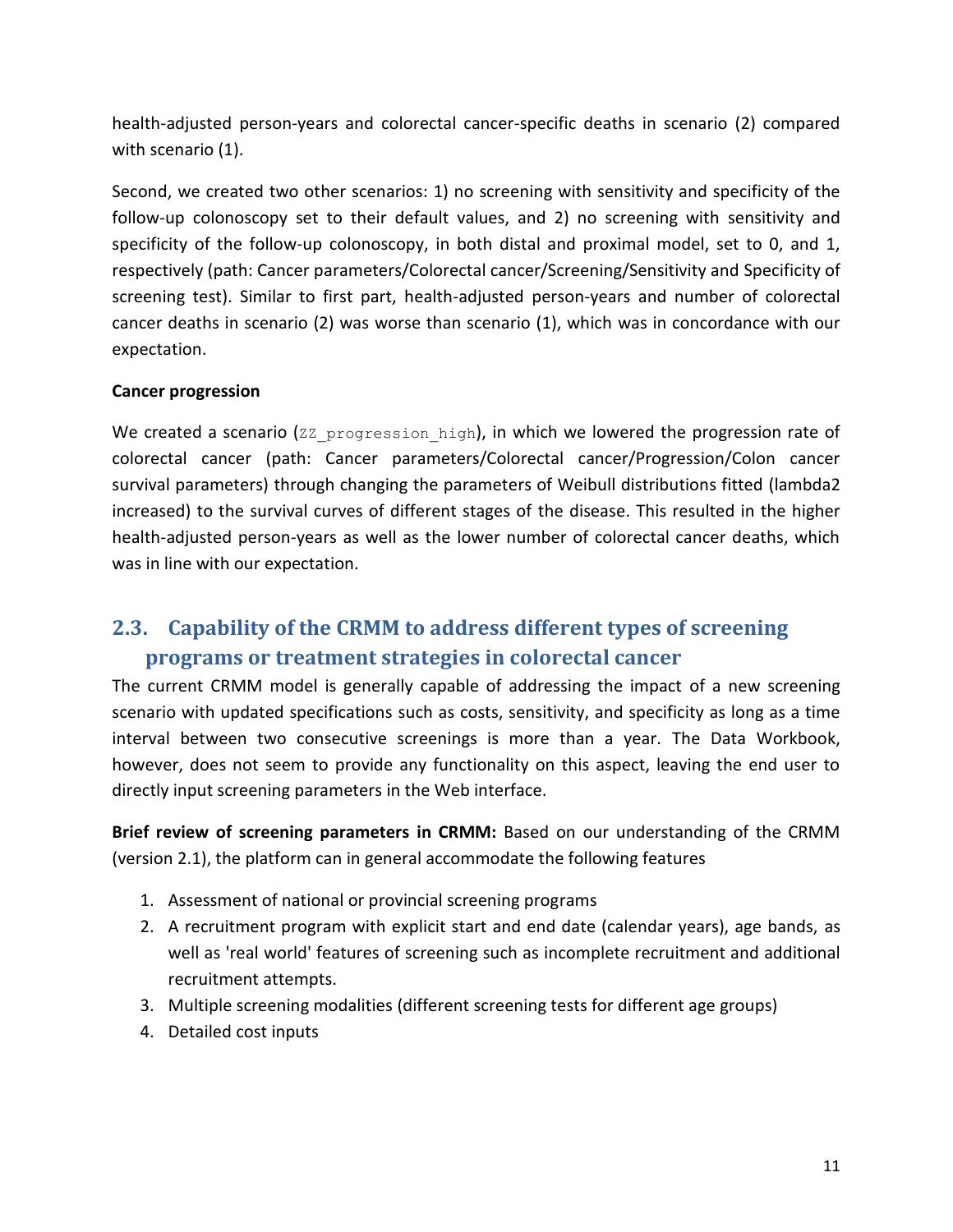- 5. Sensitivity and specificity of screening tests conditional on various stages of the condition (currently: polyp size <5mm, 6-9mm, and >10mm, and presence of cancer). Specificity is modeled separately for first or subsequent rounds.
- 6. Flexible follow-up scheduling and incomplete compliance to follow-up recommendation

Overall, these are critical parameters in evaluation of cancer screening programs. However, we anticipate that additional parameters will have to be defined based on future specific screening recommendations as well as the availability of evidence. For example, specificity of a cancer screening test might be varied, or

To test the capacity of CRMM for evaluation of basic screening program (a list of which was supplied by the stakeholders), we have implemented a series of face validity tests. *Table 3* shows a list of different screening scenarios that can be addressed through the CRMM model.

**Table 3.** Different screening scenarios and capability of the CRMM model to address such scenarios are assessed in this table.

| <b>Screening scenario</b>              | Is model capable of<br>addressing this<br>scenario? | Are outcomes of this scenario in<br>line with our expectation (face<br>validity)? |
|----------------------------------------|-----------------------------------------------------|-----------------------------------------------------------------------------------|
| Base Case (no screening)               |                                                     |                                                                                   |
| Biennial FOBT, ages 50-59              |                                                     |                                                                                   |
| Biennial FOBT, ages 60-74              |                                                     |                                                                                   |
| Annual FOBT, ages 50-59                |                                                     |                                                                                   |
| Annual FOBT, ages 60-74                |                                                     |                                                                                   |
| Biennial FIT, ages 50-59               |                                                     |                                                                                   |
| Biennial FIT, ages 60-74               |                                                     |                                                                                   |
| Annual FIT, ages 50-59                 |                                                     |                                                                                   |
| Annual FIT, ages 60-74                 |                                                     |                                                                                   |
| Every 5 years Flex Sig, ages 50-59     |                                                     |                                                                                   |
| Every 5 years Flex Sig, ages 60-74     |                                                     |                                                                                   |
| Every 10 years Flex Sig, ages 50-59    |                                                     |                                                                                   |
| Every 10 years Flex Sig, ages 60-74    |                                                     |                                                                                   |
| Once per lifetime Flex Sig, ages 50-59 |                                                     |                                                                                   |
| Once per lifetime Flex Sig, ages 60-74 |                                                     |                                                                                   |
| Every 10 years Colonoscopy, ages 50-59 |                                                     |                                                                                   |
| Every 10 years Colonoscopy, ages 60-74 |                                                     |                                                                                   |

CRMM: cancer risk management model.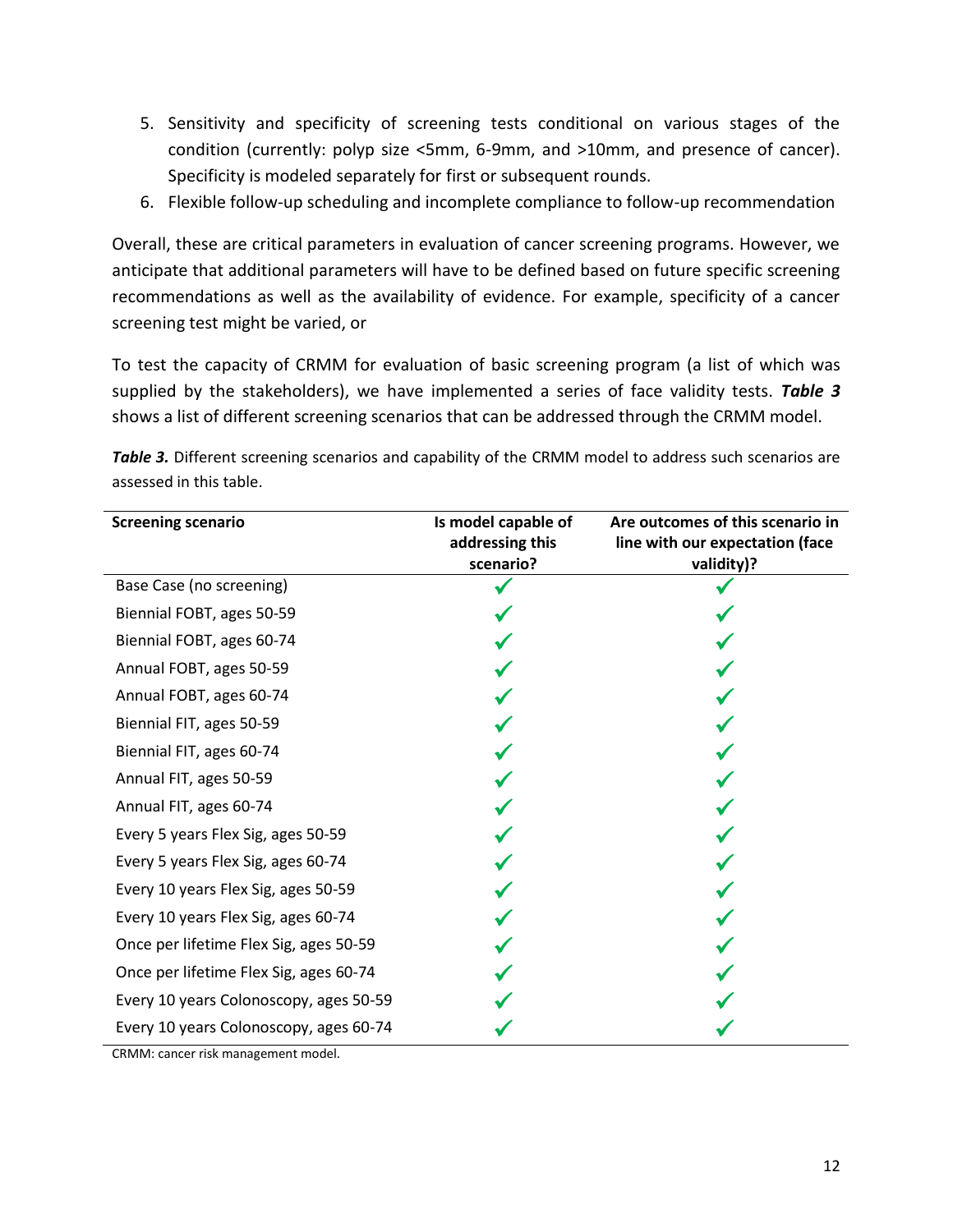Overall, CRMM seems to be capable of detailed evaluation of real world implementation of colorectal screening programs. In addition, implementing the impact of a new treatment or strategy in CRMM seems to be doable, as it deals with disease progression parameters than can be easily changed to any value in the corresponding Weibull distributions in the model.

Nevertheless, it is quite likely that the 'production-level' evaluation of screening programs will require the developer team to implement specific features of the screening program. We are unsure of the extent of work required from the developer team in this aspect.

**Beyond screening:** CRMM is a complex model importing many features of the Whole Disease Models (WDMs)(17). WMDs are emerging evaluation paradigms emerged from the UK's National Institute of Clinical Excellence out of the need for consistent evaluation of decisions along the entire pathway of care during clinical guideline development(17). WDMs are systematic attempts in objective decision making by enforcing the following three characteristics: **1)** modeling the complete natural history of the disease including pre-clinical stages, thus enabling the evaluation of the interventions in primary, secondary, and tertiary prevention; **2)** capturing multiple subgroups representing the population and pathways of care in a single framework (heterogeneity in care and population); and **3)** enabling the evaluation of interventions using various decision rules, such as conventional cost-effectiveness analysis, disinvestments given a constrained budget(18), and disease-specific program budgeting and marginal analysis(19). The feasibility of developing WDMs was successfully demonstrated in two recent examples for atrial filtration(20) and colorectal cancer(17,21). It appears that CRMM incorporates these features in principle (although further work is needed to fully incorporate WDM capacity), and we believe it has the capacity to become a reference platform for decision making in cancer.

**Long-term support:** The complexity of CRMM comes at the cost of the requirement for longterm (and perhaps perpetual) support from the development team. The long-term investment of the developer institution (Statistics Canada) in the ModGen platform(22) hosting CRMM is reassuring that support will be available.

**Interactive Web interface**: Another prominent feature of the CRMM model is its user-friendly and interactive Web interface. This web application increases the transparency of the model by allowing users to the change different model parameters as they wish and investigate the corresponding results of the model subsequently.

**Isolated technical challenges:** The simulation was not successfully accomplished for some input parameters. For example, with the following parameters the simulation ended in error: intercept= -6.6, age coefficient= 0.001, age^2 coefficients= -1E-05. This has been communicated to the development team.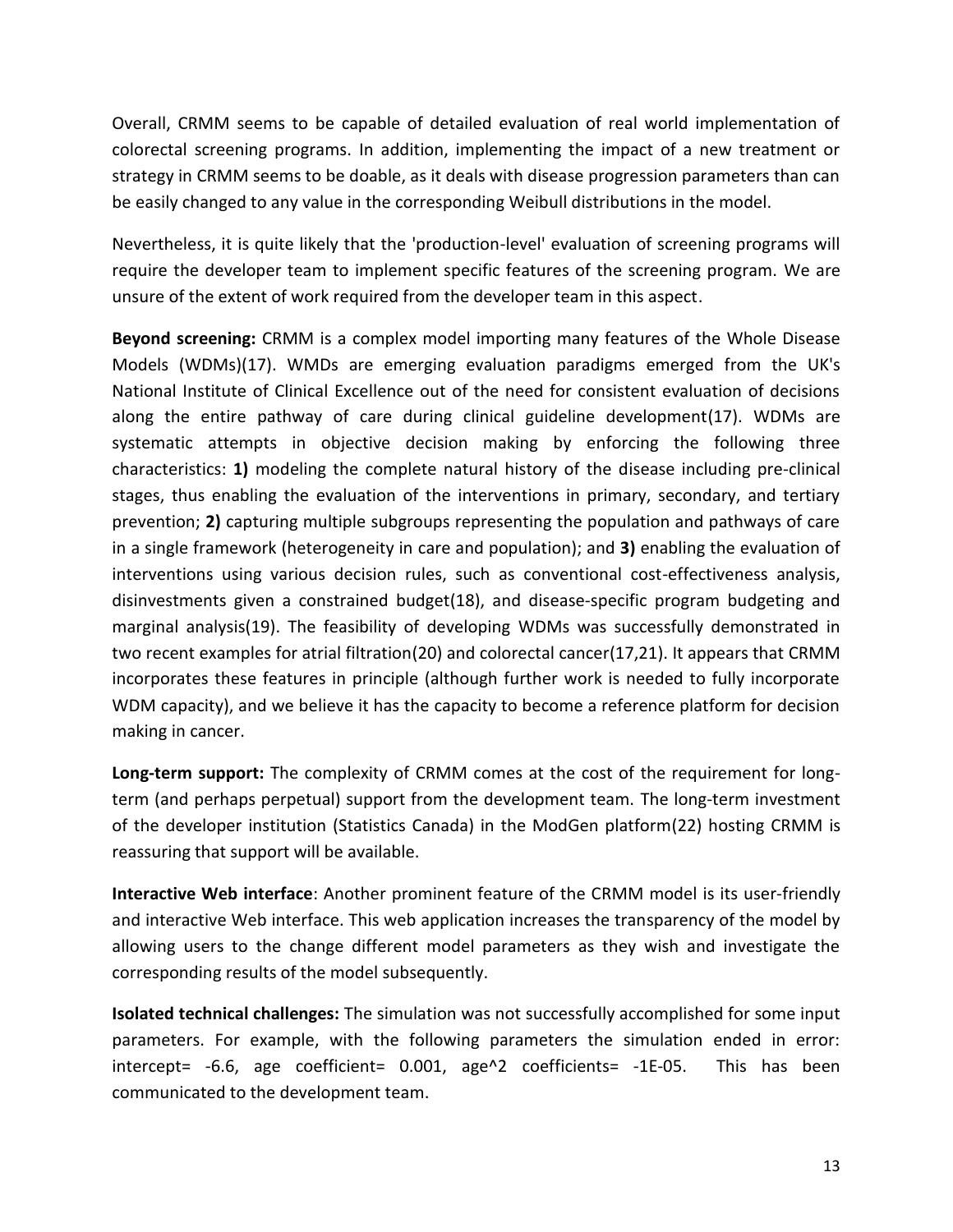## <span id="page-13-0"></span>**3. Conclusion**

We commend all the CRMM team members for the development of a state-of-the-art evaluation platform. It is very evident that considerable time and energy has been spent on this work. Appropriately, CRMM is a micro-simulation model of colorectal cancer (and other cancers), enabling robust and valid modeling of the complex natural history of cancer, multiple factors affecting the history, and multitude of outcomes that will be of interest to both epidemiologists and decision makers. CRMM can not only enable evaluation of the colorectal cancer screening strategies, it can also act as a reference platform for evaluation of other interventions in the pathway of cancer prevention and treatment.

CRMM is equipped with an advanced Web interface that provides detailed outputs of the analyses, enabling the user to explore not only the basic results informing a cost-effective analysis, but also myriad of additional outputs regarding the epidemiology of the disease as well as indices of health services use. This is also useful to test face validity, sensitivity to assumption and inputs. The companion document (Data Workbook) provides critically important additional information outlining the model structure and detailed calculation of costs and utility values and probabilities. Despite this, CRMM is inevitably a black box in terms of model structure and assumptions, and the complex inner workings of the platform and the input-output structure will require constant and long-term involvement of Statistics Canada in maintenance and upgrading the platform. This should be of little concern given the commitment and support from the agency for this type of work.

Currently, a major drawback of this platform for economic evaluation of colorectal screening strategies is lack of consideration of parameter uncertainty and consequently, lack of capacity for probabilistic analysis. This means the platform will not be able to generate measures of uncertainty (e.g., credible intervals around the outcomes and the incremental costeffectiveness ratio [ICER], cost-effectiveness plane and acceptability curves) and value of information metrics. Contemporary economic evaluation guidelines strongly require incorporation of probabilistic analysis in evaluations(13). Indeed, in models that the relation between input and output is non-linear, even the calculation of the point estimates of outcomes and ICERs needs to be based on probabilistic analysis(15). Typically, a probabilistic microsimulation model will require a nested Monte Carlo simulation design in which in the outer loop, variables representing parameter uncertainty are sampled from their respective distributions, and in the inner loop the simulation is run, conditional on the parameter values from the outer loop(13). This might require extensive modification of the design and also might impose long computation times for evaluations. An alternative method is to combine parameter uncertainty and stochastic uncertainty/heterogeneity in a single Monte Carlo run. This will generate valid estimates of the expected values of the outcomes (and ICER), and with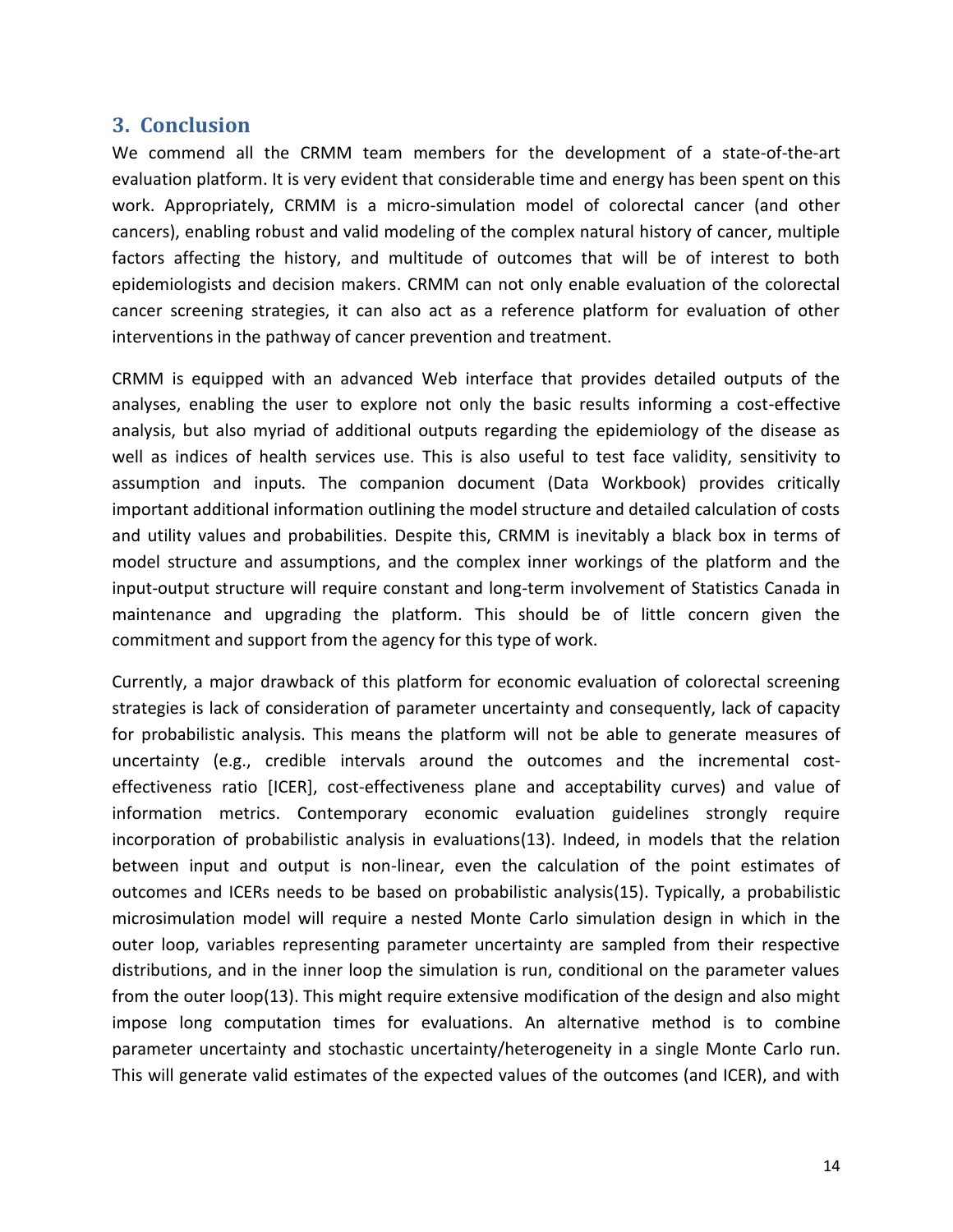the help of meta-modeling techniques, can enables approximate generation of the outcomes of a typical probabilistic analysis at a fraction of computational costs(23).

This was an evaluation of the CRMM from a methodological perspective, evaluating its structure/setting, face/internal validity, and its capacity to inform Canadian guidelines of colorectal cancer screening. This evaluation was not meant to assess the validity of model parameters or the quantitative outcomes of CRMM. This will require a dedicated effort by content experts and will most likely demand well-planned and detailed model calibration and validation.

*Table 4* summarizes the key components of this evaluation.

**Table 4.** Summary of key issues and suggestions.

| Issue                                         | <b>Suggestions</b>                               |
|-----------------------------------------------|--------------------------------------------------|
| Lack of detailed documentation about          | Update the Data workbook                         |
| screening parameter values and sources of     |                                                  |
| evidence                                      |                                                  |
| Lack of capacity for probabilistic analysis   | Further development of the platform to           |
|                                               | accommodate parameter uncertainty. Use of        |
|                                               | statistical techniques to reduce computational   |
|                                               | time and need for nested simulations (see        |
|                                               | Conclusions)                                     |
| Insufficient information on model validation  | Dedicated effort (perhaps resulting in peer-     |
|                                               | reviewed publication) demonstrating internal,    |
|                                               | external, and predictive validity of the         |
|                                               | colorectal cancer module                         |
| Inability to perform evaluation from the      | Incorporating indirect costs (productivity loss) |
| societal perspective                          |                                                  |
|                                               |                                                  |
| Requirement for changing the model structure  | Continuous cooperation between the               |
| to explore other scenarios, especially        | developer team and stakeholders.                 |
| customized screening strategies based on, for |                                                  |
| example, risk or patient characteristics      |                                                  |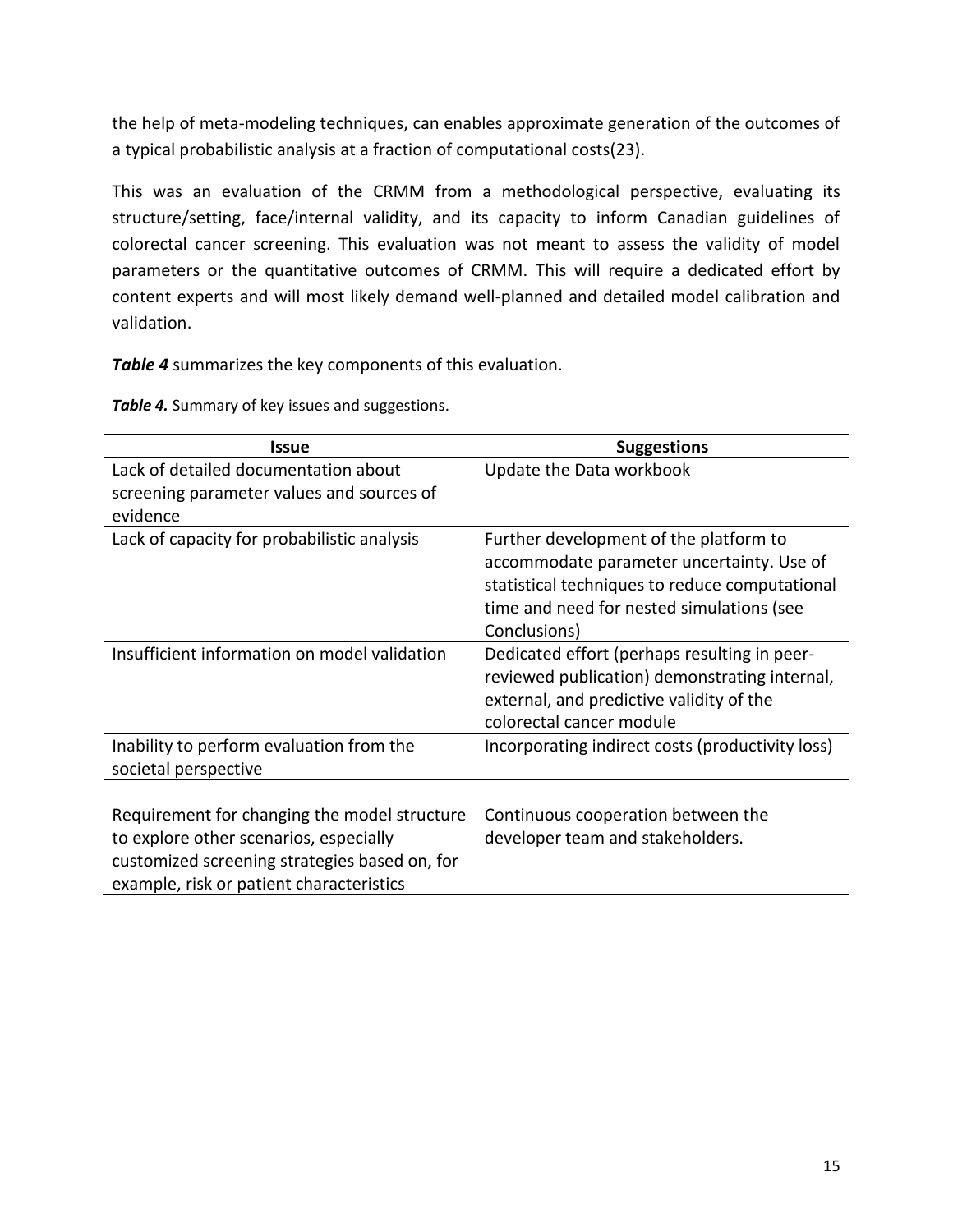## <span id="page-15-0"></span>**4. References**

- 1. Coldman AJ, Phillips N, Brisson J, Flanagan W, Wolfson M, Nadeau C, et al. Using the Cancer Risk Management Model to evaluate colorectal cancer screening options for Canada. Curr Oncol Tor Ont. 2015 Apr;22(2):e41–50.
- 2. Statistics Canada. Canadian community health survey. http://www23. statcan.gc.ca:81/imdb/p2SV.pl?Function=getSurvey&SDDS=3226& lang=en&db=imdb&adm=8&dis=2 (accessed November 26, 2011).
- 3. Statistics Canada. National population health survey. http://www.statcan. gc.ca/cgibin/imdb/p2SV.pl?Function=getSurvey&SDDS=3225&lang= en&db=imdb&dbg=f&adm=8&dis=2.
- 4. Statistics Canada. General social survey. http://www.statcan.gc.ca/cgibin/imdb/p2SV.pl?Function=getSurvey&SDDS=8011&lang=en &db= imdb&adm+8&dis=2 (accessed November 26, 2011).
- 5. Statistics Canada. Canada health survey. http://www23.statcan. gc.ca:81/imdb/p2SV.pl?Function=getSurvey&SDDS=3217&lang=en& db=imdb&adm=8&dis=2 (accessed November 26, 2011).
- 6. Karnon J, Stahl J, Brennan A, Caro JJ, Mar J, Möller J, et al. Modeling using discrete event simulation: a report of the ISPOR-SMDM Modeling Good Research Practices Task Force--4. Value Health J Int Soc Pharmacoeconomics Outcomes Res. 2012 Oct;15(6):821–7.
- 7. Roberts M, Russell LB, Paltiel AD, Chambers M, McEwan P, Krahn M, et al. Conceptualizing a model: a report of the ISPOR-SMDM Modeling Good Research Practices Task Force--2. Value Health J Int Soc Pharmacoeconomics Outcomes Res. 2012 Oct;15(6):804–11.
- 8. Government of Canada SC. Health Reports Performance of the Cancer Risk Management Model Lung Cancer Screening Module [Internet]. 2015 [cited 2015 May 21]. Available from: http://www5.statcan.gc.ca/olc-cel/olc.action?objId=82-003- X201500514169&objType=47&lang=en&limit=0
- 9. Husereau D, Drummond M, Petrou S, Carswell C, Moher D, Greenberg D, et al. Consolidated Health Economic Evaluation Reporting Standards (CHEERS)--explanation and elaboration: a report of the ISPOR Health Economic Evaluation Publication Guidelines Good Reporting Practices Task Force. Value Health J Int Soc Pharmacoeconomics Outcomes Res. 2013 Apr;16(2):231–50.
- 10. Weinstein MC, Siegel JE, Gold MR, Kamlet MS, Russell LB. Recommendations of the Panel on Cost-effectiveness in Health and Medicine. JAMA J Am Med Assoc. 1996 Oct 16;276(15):1253–8.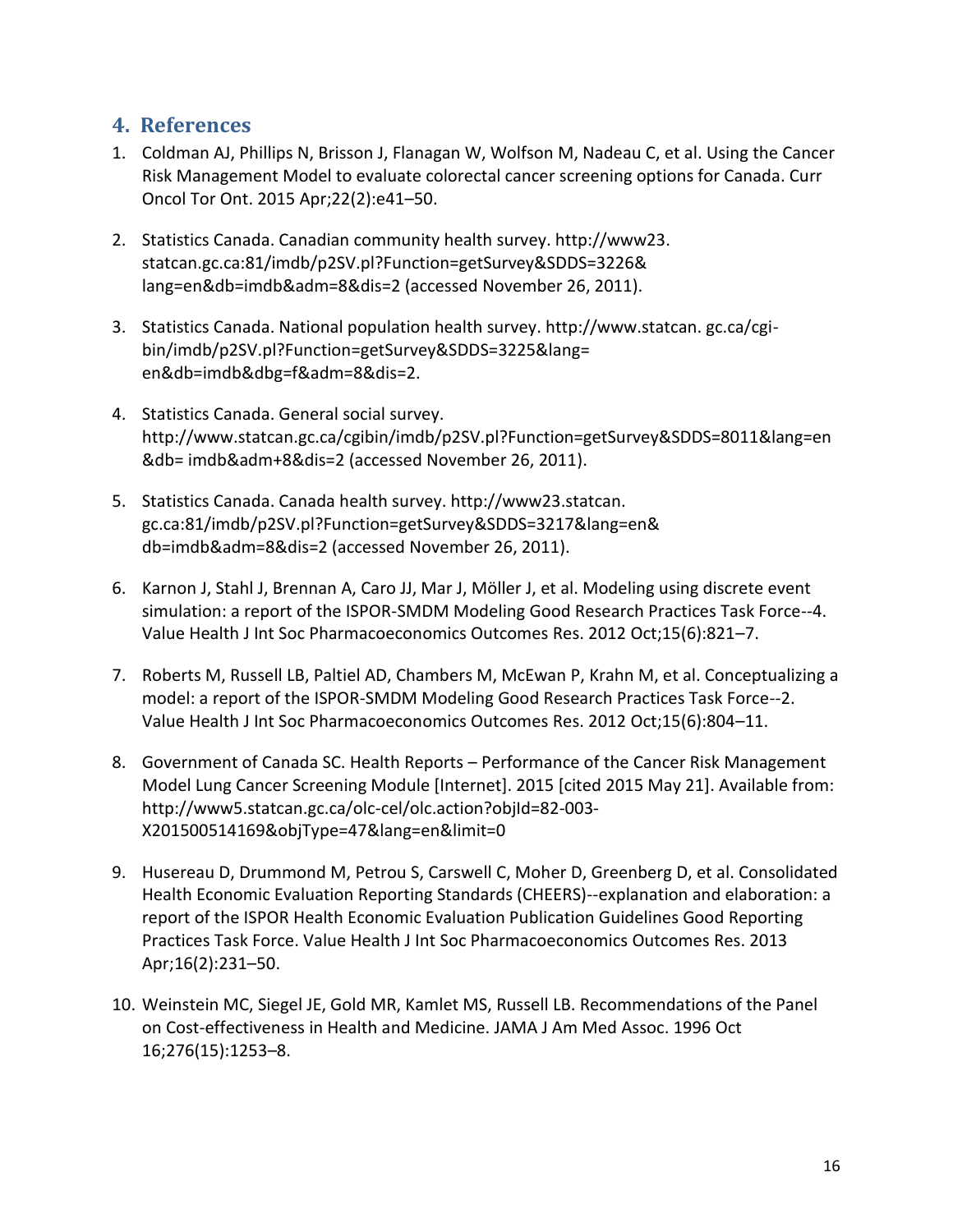- 11. McIntosh CN, Connor Gorber S, Bernier J, Berthelot J-M. Eliciting Canadian population preferences for health states using the Classification and Measurement System of Functional Health (CLAMES). Chronic Dis Can. 2007;28(1-2):29–41.
- 12. Evans WK, Connor Gorber SK, Spence ST, Will BP. for the Population Health Impact of Disease in Canada (PHI). Health state descriptions for Canadians. Cancers. Statistics Canada, catalogue no. 82–619- MIE2005001. Ottawa: Statistics Canada, 2005.
- 13. Briggs AH, Weinstein MC, Fenwick EAL, Karnon J, Sculpher MJ, Paltiel AD, et al. Model parameter estimation and uncertainty: a report of the ISPOR-SMDM Modeling Good Research Practices Task Force--6. Value Health J Int Soc Pharmacoeconomics Outcomes Res. 2012 Oct;15(6):835–42.
- 14. Espinoza MA, Manca A, Claxton K, Sculpher MJ. The Value of Heterogeneity for Cost-Effectiveness Subgroup Analysis: Conceptual Framework and Application. Med Decis Mak Int J Soc Med Decis Mak. 2014 Jun 18;
- 15. Claxton K, Sculpher M, McCabe C, Briggs A, Akehurst R, Buxton M, et al. Probabilistic sensitivity analysis for NICE technology assessment: not an optional extra. Health Econ. 2005 Apr;14(4):339–47.
- 16. Eddy DM, Hollingworth W, Caro JJ, Tsevat J, McDonald KM, Wong JB, et al. Model transparency and validation: a report of the ISPOR-SMDM Modeling Good Research Practices Task Force--7. Value Health J Int Soc Pharmacoeconomics Outcomes Res. 2012 Oct;15(6):843–50.
- 17. Tappenden P, Chilcott J, Brennan A, Squires H, Stevenson M. Whole disease modeling to inform resource allocation decisions in cancer: a methodological framework. Value Health J Int Soc Pharmacoeconomics Outcomes Res. 2012 Dec;15(8):1127–36.
- 18. Birch S, Gafni A. Cost effectiveness/utility analyses. Do current decision rules lead us to where we want to be? J Health Econ. 1992 Oct;11(3):279–96.
- 19. Donaldson C, Mitton C. Priority Setting Toolkit: Guide to the Use of Economics in Healthcare Decision Making. John Wiley & Sons; 2009. 192 p.
- 20. Lord J, Willis S, Eatock J, Tappenden P, Trapero-Bertran M, Miners A, et al. Economic modelling of diagnostic and treatment pathways in National Institute for Health and Care Excellence clinical guidelines: the Modelling Algorithm Pathways in Guidelines (MAPGuide) project. Health Technol Assess Winch Engl. 2013 Dec;17(58):1–192.
- 21. Tappenden P, Chilcott J, Brennan A, Squires H, Glynne-Jones R, Tappenden J. Using whole disease modeling to inform resource allocation decisions: economic evaluation of a clinical guideline for colorectal cancer using a single model. Value Health J Int Soc Pharmacoeconomics Outcomes Res. 2013 Jun;16(4):542–53.